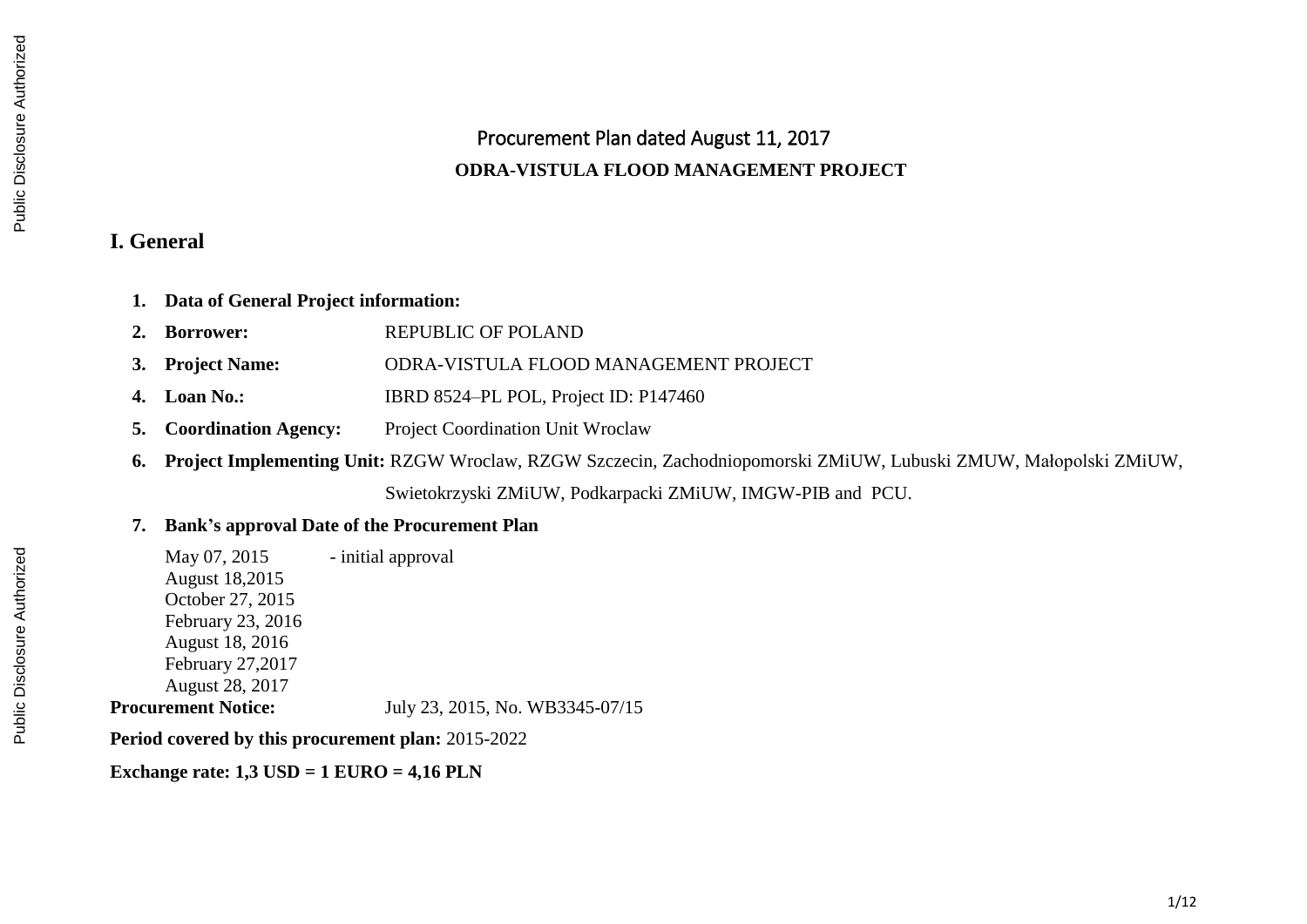# **II. Procurement Method Thresholds**

## **1.** *Goods and Works and non-consulting services*

|    | <b>Procurement Method</b>                                                             | <b>Method Threshold</b>                                               | <b>Comments</b>                                                                                     |
|----|---------------------------------------------------------------------------------------|-----------------------------------------------------------------------|-----------------------------------------------------------------------------------------------------|
| ı. | <b>ICB</b> (Open International)<br><b>Goods, IT and Non-Consultant Services (NCS)</b> | $\geq \in 1,500,000$                                                  |                                                                                                     |
| 2. | <b>NCB</b> (Open National)<br><b>Goods, IT and Non-Consultant Services (NCS)</b>      | $<$ $\in$ 1,500,000                                                   |                                                                                                     |
| 3. | <b>ICB</b> (Works, Turnkey, S&I of Plant & Equipment an PPP)                          | ≥ €15,400,000                                                         |                                                                                                     |
| 4. | NCB (Works, Turnkey, S&I of Plant & Equipment an PPP)                                 | $<$ €15,400,000                                                       |                                                                                                     |
| 5. | Shopping $(S)$                                                                        | Goods, NCS $\leq \epsilon$ 80,000<br>Works $\leq \epsilon$<br>150,000 |                                                                                                     |
| 6. | <b>Direct Contracting (DC)</b>                                                        | <b>NA</b>                                                             | Each DC contract shall meet the<br>requirement of the World Bank's<br><b>Procurement Guidelines</b> |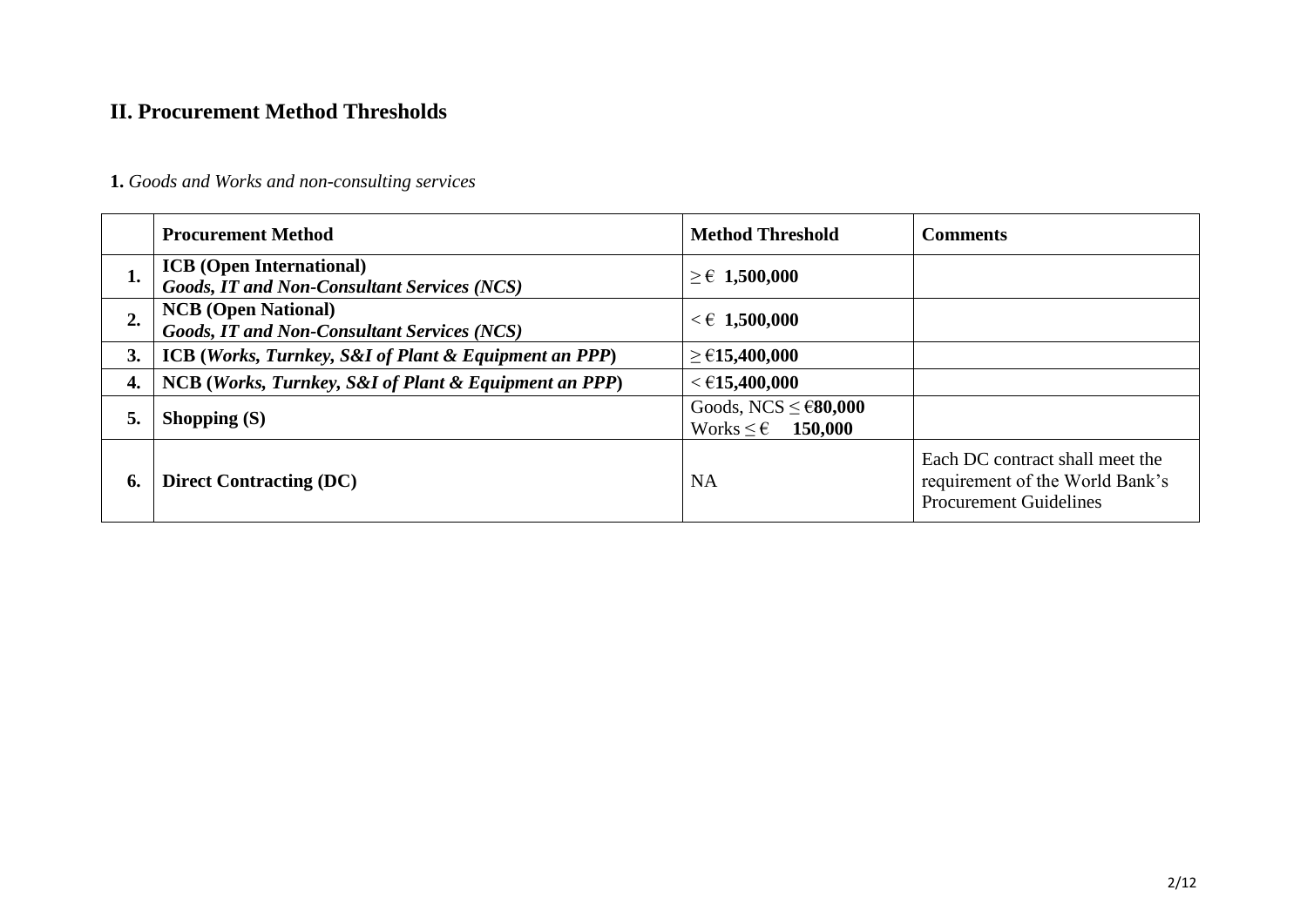## **III. Prior Review Threshold**

1. *Goods and Works and non-consulting services*

|    | <b>Procurement Method</b>                             | <b>Prior Review Threshold</b> | <b>Comments</b>                       |
|----|-------------------------------------------------------|-------------------------------|---------------------------------------|
|    | <b>ICB</b> (Open International)                       | $\geq \epsilon$ 3,100,000     |                                       |
|    | <b>Goods, IT and Non-Consultant Services (NCS)</b>    |                               |                                       |
|    | <b>NCB</b> (Open National)                            | $\leq \epsilon$ 3,100,000     | First contract prior review           |
|    | <b>Goods, IT and Non-Consultant Services (NCS)</b>    |                               |                                       |
| 3. | ICB (Works, Turnkey, S&I of Plant & Equipment an PPP) | ≥ €15400,000                  |                                       |
|    | NCB (Works, Turnkey, S&I of Plant & Equipment an PPP) | $<$ €15,400 000               | First contract prior review           |
|    | Shopping $(S)$                                        | <b>NA</b>                     | All shopping post review              |
|    |                                                       |                               | Prior review will apply based on type |
| 6. | <b>Direct Contracting (DC)</b>                        | <b>NA</b>                     | of procurement                        |

#### 2. *Consulting services*

| <b>Selection Method</b>                         | <b>Prior Review Threshold</b> | <b>Comments</b>                                              |
|-------------------------------------------------|-------------------------------|--------------------------------------------------------------|
| 1. Consultant (Firms) $(CS)$                    | $\geq$ €1,500,000             |                                                              |
|                                                 |                               | All Individual Consultants contracts shall be subject to the |
| 2. Consultant (Individuals) (IC)                | $\geq$ € 300,000              | Bank's post-review.                                          |
|                                                 |                               | Prior review only under exceptional circumstances            |
|                                                 |                               | $(c.g., key positions, long term constants.)$                |
|                                                 |                               | Prior review will apply based on type of procurement         |
| 3. Single Source Selection of Consultants (SSS) | NA                            | Each SSS contract shall meet the requirement of the World    |
|                                                 |                               | <b>Bank's Consultants Guidelines</b>                         |

**Short list comprising entirely of national consultants:** Short list of consultants for services, estimated to cost less than 380 000 EUR equivalent per contract, may comprise entirely of national consultants in accordance with the provisions of paragraph 2.7 of the Consultant Guidelines.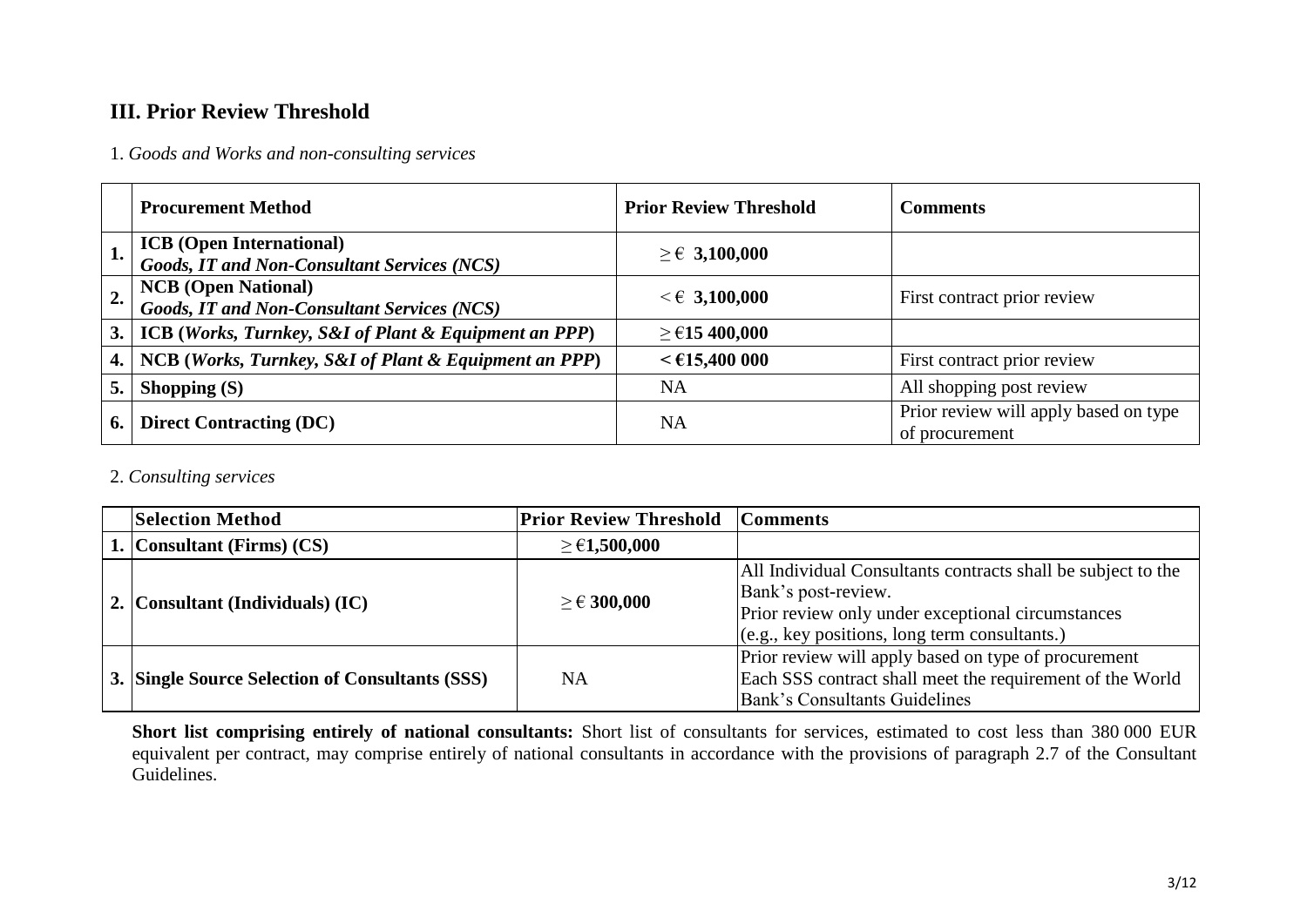|          |                                                                                                                                                                                                                                                                                        |                         |                     |                    |                             |                                  |                                                        |                           | <b>ESTIMATED / ACTUAL DATES</b>                       |                                                                                               |                          |                                    |                                                                           |                                                                                                                                                                                                                            |
|----------|----------------------------------------------------------------------------------------------------------------------------------------------------------------------------------------------------------------------------------------------------------------------------------------|-------------------------|---------------------|--------------------|-----------------------------|----------------------------------|--------------------------------------------------------|---------------------------|-------------------------------------------------------|-----------------------------------------------------------------------------------------------|--------------------------|------------------------------------|---------------------------------------------------------------------------|----------------------------------------------------------------------------------------------------------------------------------------------------------------------------------------------------------------------------|
| Ref. No. | Contract<br>(Description)                                                                                                                                                                                                                                                              | Category of expenditure | Number of Contracts | Procurement Method | Prequalification (Yes / No) | Review by Bank<br>(Prior / Post) | Submission<br>TOR/ REI/ ITQ/ BD<br>Prepare & Submissio | IFB/BD/ITQ/RFP issue Date | 1 Opening/<br>submission Date<br>Bid (<br>Proposals s | Bids Evaluation Report / Technical &<br>Financial Evaluation Report & Award<br>Recommendation | Contract Signing<br>Date | <b>Contract Completion</b><br>Date | PIU is responsible for the implementation<br>of that particular contract. | <b>COMMENTS</b>                                                                                                                                                                                                            |
|          | <b>COMPONENT 1 – Protection of the Middle and Lower Odra River</b><br>1A Flood protection of areas in Zachodniopomorskie Province                                                                                                                                                      |                         |                     |                    |                             |                                  |                                                        |                           |                                                       |                                                                                               |                          |                                    |                                                                           |                                                                                                                                                                                                                            |
|          |                                                                                                                                                                                                                                                                                        |                         |                     |                    |                             |                                  |                                                        |                           |                                                       |                                                                                               |                          |                                    |                                                                           |                                                                                                                                                                                                                            |
| 1A.1     | Chlewice-Porzecze. Backwater<br>embankment of Odra River at Myśla<br><b>River and</b><br>Modernization of Marwicki polder<br>stage I and II                                                                                                                                            | $\mathsf{cw}$           | $\overline{1}$      | NCB*               | <b>No</b>                   | Post*                            | August<br>2016                                         | September<br>2016         | November<br>2016                                      | April<br>2017                                                                                 | May<br>2017              | May<br>2019                        | Zachodnio-<br>pomorski<br>ZMiUW                                           | on going<br>Energopol Szczecin S.A.<br>Date of contract signing: May 15, 2017<br>Amount of signed contract:<br>9 776 109,74 PLN (ca. Euro 2,35 M)<br>The first NCB contract will be subject<br>to the Bank's prior review. |
| 1A.2     | Flood protection of Ognica village on<br><b>Odra River</b><br>Osinów-Łubnica.<br>Modernization of inter-embankment<br>Flood protection of Radziszewo and<br>Daleszewo villages on Odra River at<br>726+400-727+960 km.<br>Modernization of Marwicki polder<br>stage III - pump station | <b>CW</b>               | $\mathbf{1}$        | <b>NCB</b>         | <b>No</b>                   | Post                             | December<br>2018                                       | February<br>2019          | March<br>2019                                         | April<br>2019                                                                                 | May<br>2019              | August<br>2021                     | Zachodnio-<br>pomorski<br>ZmiUW                                           |                                                                                                                                                                                                                            |
| 1A.3     | Restoring natural values of Lower<br>Odra Valley by improving retention and<br>flood protection capacities of<br>Międzyodrze                                                                                                                                                           | <b>CW</b>               | 1                   | <b>ICB</b>         | <b>No</b>                   | Prior                            | December<br>2018                                       | February<br>2019          | April<br>2019                                         | May<br>2019                                                                                   | June<br>2019             | September<br>2022                  | Zachodnio-<br>pomorski<br>ZmiUW                                           |                                                                                                                                                                                                                            |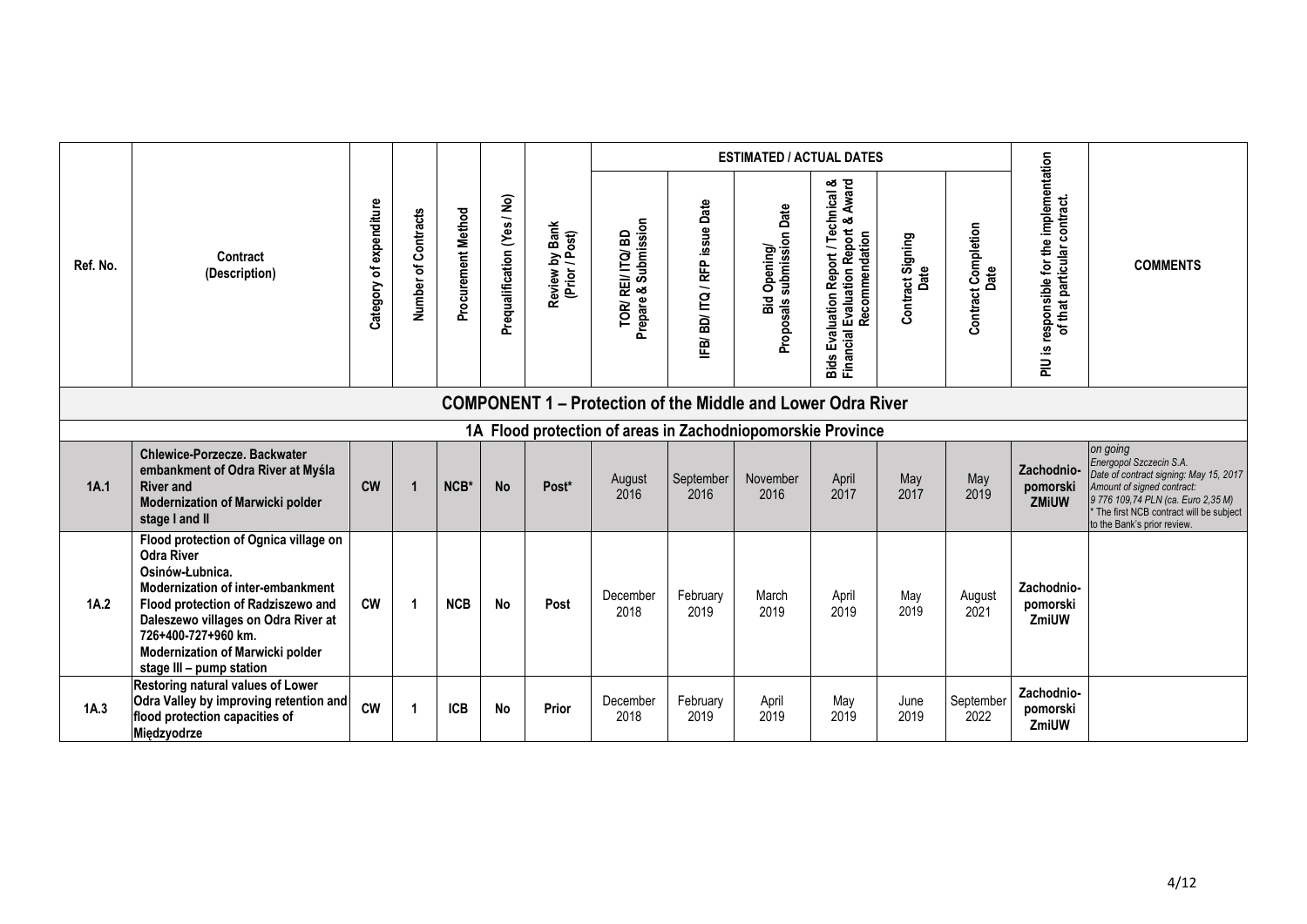|            |                                                                                                                                                                                                                                                                             |                         |                     |                    |                             |                                  |                                            |                           | <b>ESTIMATED / ACTUAL DATES</b>           |                                                                                               |                          |                                    |                                                                           |                 |
|------------|-----------------------------------------------------------------------------------------------------------------------------------------------------------------------------------------------------------------------------------------------------------------------------|-------------------------|---------------------|--------------------|-----------------------------|----------------------------------|--------------------------------------------|---------------------------|-------------------------------------------|-----------------------------------------------------------------------------------------------|--------------------------|------------------------------------|---------------------------------------------------------------------------|-----------------|
| Ref. No.   | Contract<br>(Description)                                                                                                                                                                                                                                                   | Category of expenditure | Number of Contracts | Procurement Method | Prequalification (Yes / No) | Review by Bank<br>(Prior / Post) | Prepare & Submission<br>TOR/REI/ITQ/BD     | IFB/BD/ITQ/RFP issue Date | Bid Opening/<br>Proposals submission Date | Bids Evaluation Report / Technical &<br>Financial Evaluation Report & Award<br>Recommendation | Contract Signing<br>Date | <b>Contract Completion</b><br>Date | PIU is responsible for the implementation<br>of that particular contract. | <b>COMMENTS</b> |
|            |                                                                                                                                                                                                                                                                             |                         |                     |                    |                             |                                  | 1B Protection of the Middle and Lower Odra |                           |                                           |                                                                                               |                          |                                    |                                                                           |                 |
| 1B.1/1 (a) | <b>Reconstruction of river control</b><br>infrastructure on the Odra River.<br>Adaptation to the conditions of<br>Class III waterway                                                                                                                                        | <b>CW</b>               | 1                   | <b>ICB</b>         | <b>No</b>                   | Prior                            | November<br>2017                           | January<br>2018           | April<br>2018                             | June<br>2018                                                                                  | July<br>2018             | July<br>2021                       | <b>RZGW</b><br>Wrocław                                                    |                 |
| 1B.1/1 (b) | Reconstruction and modernization<br>of river control infrastructure on the<br><b>Odra River. Restoring the conditions</b><br>of navigability of the waterway<br>(1 bridge - Krosno Odrzanskie).<br>Section: From the city of Scinawa to<br>the mouth of Nysa Luzycka River. | <b>CW</b>               | $\mathbf{1}$        | <b>ICB</b>         | Yes                         | Prior                            | August<br>2019                             | October<br>2019           | December<br>2019                          | February<br>2020                                                                              | March<br>2020            | April<br>2023                      | <b>RZGW</b><br>Wroclaw                                                    |                 |
| 1B1/2      | <b>Reconstruction and modernization</b><br>of river control infrastructure on<br>the Odra River. Restoring the<br>conditions of navigability of the<br>waterway. Section: From Malczyce<br>Barrage to the city of Scinawa.                                                  | <b>CW</b>               | 1                   | <b>ICB</b>         | <b>Yes</b>                  | Prior                            | August<br>2019                             | October<br>2019           | December<br>2019                          | February<br>2020                                                                              | March<br>2020            | April<br>2023                      | <b>RZGW</b><br>Wroclaw                                                    |                 |
| 1B.2       | Modernization works on boundary<br>sections of Odra River, Stage I To<br>provide Good Condition for Ice -<br>breaking.<br>Modernization works on boundary<br>sections of Odra River, Stage II -<br><b>Reconstruction of River Control</b><br>Infrastructure.                | <b>CW</b>               | 1                   | <b>ICB</b>         | Yes                         | Prior                            | August<br>2018                             | January<br>2019           | March<br>2019                             | April<br>2019                                                                                 | June<br>2019             | December<br>2021                   | <b>RZGW</b><br><b>Szczecin</b>                                            |                 |
| 1B.3       | <b>Construction of docking-mooring</b><br>infrastructure,                                                                                                                                                                                                                   | <b>CW</b>               | 1                   | <b>NCB</b>         | No                          | Post                             | November<br>2018                           | December<br>2018          | February<br>2019                          | July<br>2019                                                                                  | August<br>2019           | December<br>2021                   | <b>RZGW</b><br><b>Szczecin</b>                                            |                 |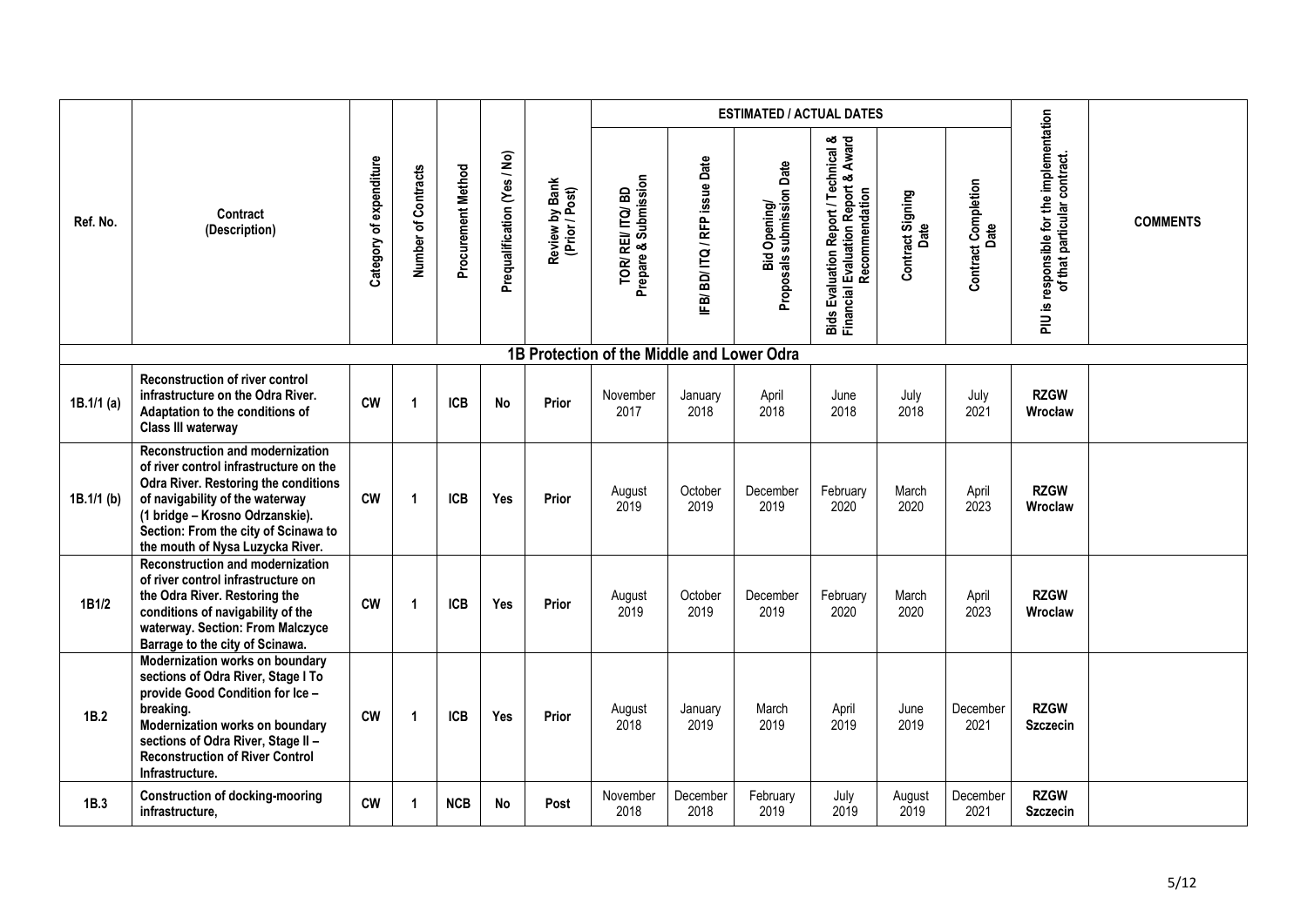|             |                                                                                                                                                                               |                                                                |                         |                     |                    |                             |                                  |                                        |                           | <b>ESTIMATED / ACTUAL DATES</b>                           |                                                                                               |                          |                                    |                                                                           |                                                                                                                                                             |
|-------------|-------------------------------------------------------------------------------------------------------------------------------------------------------------------------------|----------------------------------------------------------------|-------------------------|---------------------|--------------------|-----------------------------|----------------------------------|----------------------------------------|---------------------------|-----------------------------------------------------------|-----------------------------------------------------------------------------------------------|--------------------------|------------------------------------|---------------------------------------------------------------------------|-------------------------------------------------------------------------------------------------------------------------------------------------------------|
| Ref. No.    | Contract<br>(Description)                                                                                                                                                     |                                                                | Category of expenditure | Number of Contracts | Procurement Method | Prequalification (Yes / No) | Review by Bank<br>(Prior / Post) | TOR/REI/ITQ/BD<br>Prepare & Submission | IFB/BD/ITQ/RFP issue Date | Bid Opening/<br>Proposals submission Date                 | Bids Evaluation Report / Technical &<br>Financial Evaluation Report & Award<br>Recommendation | Contract Signing<br>Date | <b>Contract Completion</b><br>Date | PIU is responsible for the implementation<br>of that particular contract. | <b>COMMENTS</b>                                                                                                                                             |
| 1B.4        | Improvement of flood water-flow from<br>Dabie Lake in winter and Dreding<br>of Klucz-Ustowo ditch                                                                             |                                                                | <b>CW</b>               | $\overline{1}$      | <b>ICB</b>         | No                          | Prior                            | May<br>2019                            | June<br>2019              | August<br>2019                                            | October<br>2019                                                                               | November<br>2019         | May<br>2021                        | <b>RZGW</b><br><b>Szczecin</b>                                            |                                                                                                                                                             |
| 1B.5        | Reconstruction of bridges to ensure<br>a minimum clearance (4 bridges)                                                                                                        |                                                                | <b>CW</b>               | 1                   | <b>ICB</b>         | Yes                         | <b>Prior</b>                     | April<br>2019                          | May<br>2019               | June<br>2019                                              | August<br>2019                                                                                | September<br>2019        | December<br>2021                   | <b>RZGW</b><br><b>Szczecin</b>                                            |                                                                                                                                                             |
| 1B.6        | <b>Flood protection</b><br>of Nowa Sol<br>and Below Krosno<br>Odrzanskie                                                                                                      | 1B.6/1 Nowa Sól<br>etap I and II<br>1B.6/2 Węzyska<br>Chlebowo | <b>CW</b>               | 1<br>1              | <b>ICB</b>         | Yes                         | Prior                            | September<br>2017                      | November<br>2017          | January<br>2018                                           | March<br>2018                                                                                 | April<br>2018            | November<br>2021                   | Lubuski<br>ZMiUW                                                          |                                                                                                                                                             |
|             |                                                                                                                                                                               |                                                                |                         |                     |                    |                             |                                  | 1C - Flood protection of Słubice City  |                           |                                                           |                                                                                               |                          |                                    |                                                                           |                                                                                                                                                             |
| <b>1C.1</b> | <b>Extension and construction of flood</b><br>embankments and Reconstruction of<br><b>Czarny Kanał and Racza Struga</b>                                                       |                                                                | <b>CW</b>               | $\overline{1}$      | <b>ICB</b>         | <b>No</b>                   | Prior                            | July<br>2016                           | August<br>2016            | February<br>2017                                          | April<br>2017                                                                                 | June<br>2017             | May<br>2021                        | Lubuski<br><b>ZMiUW</b>                                                   | on going<br>Energopol Szczecin S.A.<br>Date of contract signing:<br>June 12, 2017<br>Amount of signed contract:<br>113 098 500,00 PLN<br>(ca. Euro 27,19 M) |
|             |                                                                                                                                                                               |                                                                |                         |                     |                    |                             |                                  |                                        |                           | COMPONENT 2 - FLOOD PROTECTION OF THE NYSA-KŁODZKA VALLEY |                                                                                               |                          |                                    |                                                                           |                                                                                                                                                             |
|             |                                                                                                                                                                               |                                                                |                         |                     |                    |                             |                                  |                                        | 2A - Active protection    |                                                           |                                                                                               |                          |                                    |                                                                           |                                                                                                                                                             |
| 2A.1        | 2A.1/1 Construction of "Boboszów" - a<br>dry flood control reservoir on Nysa<br><b>Kłodzka River</b><br>2A.1/2 Construction of "Roztoki<br>Bystrzyckie" - a dry flood control |                                                                | <b>CW</b>               | 1<br>1              | <b>ICB</b>         | Yes                         | Prior                            | March<br>2017                          | April<br>2017             | August<br>2017                                            | September<br>2017                                                                             | October<br>2017          | June<br>2020                       | <b>RZGW</b><br>Wroclaw                                                    |                                                                                                                                                             |
|             | reservoir on Goworówka stream                                                                                                                                                 |                                                                |                         |                     |                    |                             |                                  |                                        |                           |                                                           |                                                                                               |                          |                                    |                                                                           |                                                                                                                                                             |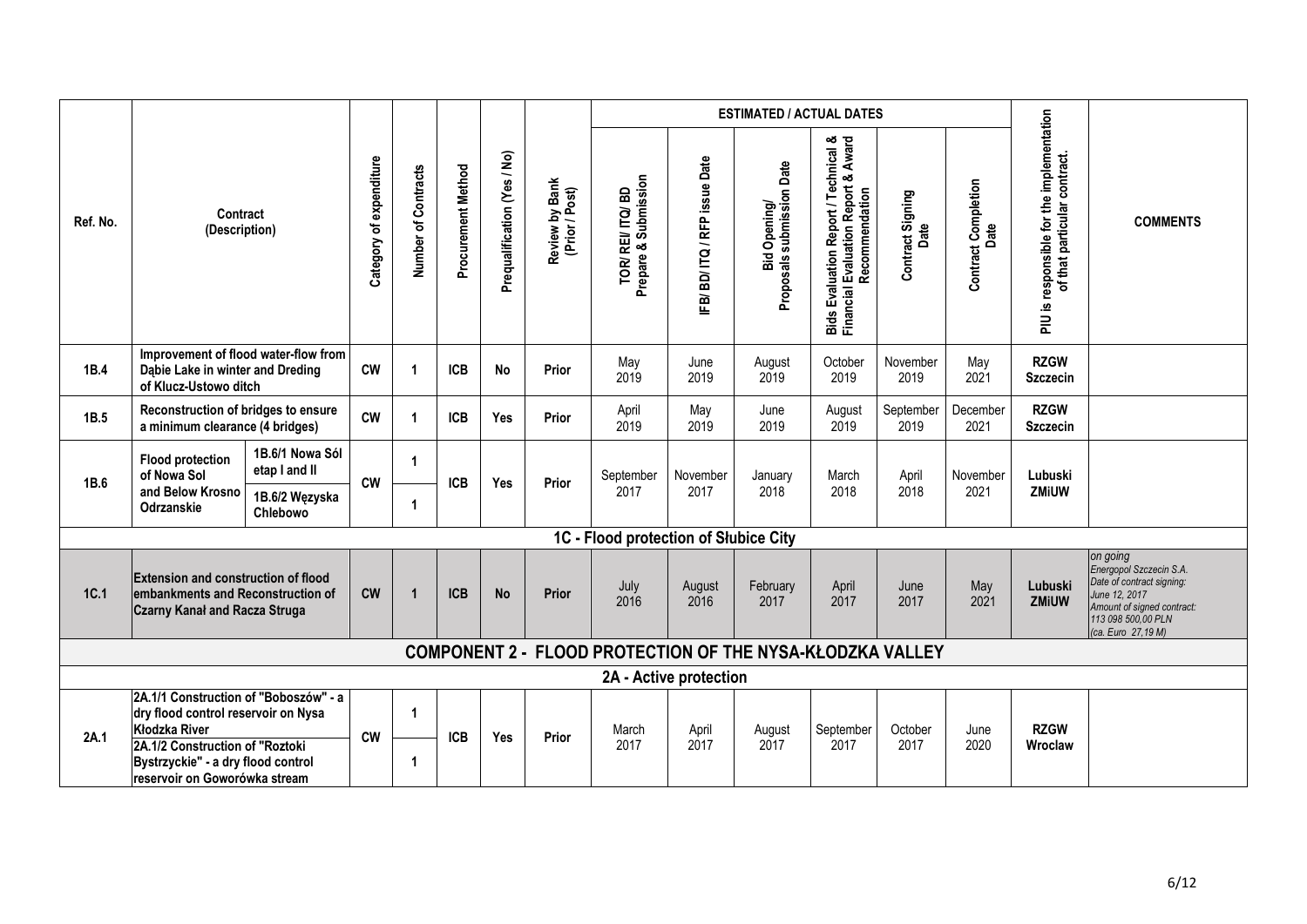|          |                                                                                                                                                                                                        |                         |                     |                    |                             |                                  |                                                          |                           | <b>ESTIMATED / ACTUAL DATES</b>           |                                                                                               |                          |                                    |                                                                           |                 |  |
|----------|--------------------------------------------------------------------------------------------------------------------------------------------------------------------------------------------------------|-------------------------|---------------------|--------------------|-----------------------------|----------------------------------|----------------------------------------------------------|---------------------------|-------------------------------------------|-----------------------------------------------------------------------------------------------|--------------------------|------------------------------------|---------------------------------------------------------------------------|-----------------|--|
| Ref. No. | Contract<br>(Description)                                                                                                                                                                              | Category of expenditure | Number of Contracts | Procurement Method | Prequalification (Yes / No) | Review by Bank<br>(Prior / Post) | TOR/ REI/ ITQ/ BD<br>Prepare & Submission                | IFB/BD/ITQ/RFP issue Date | Bid Opening/<br>Proposals submission Date | Bids Evaluation Report / Technical &<br>Financial Evaluation Report & Award<br>Recommendation | Contract Signing<br>Date | <b>Contract Completion</b><br>Date | PIU is responsible for the implementation<br>of that particular contract. | <b>COMMENTS</b> |  |
| 2A.2     | 2A.2/1 Construction of "Szalejów<br>Górny" - A dry flood control reservoir<br>on Bystrzyca Dusznicka River<br>2A.2/2 Construction of "Krosnowice" -<br>a dry flood control reservoir on Duna<br>stream | <b>CW</b>               | 1<br>$\mathbf 1$    | <b>ICB</b>         | Yes                         | Prior                            | August<br>2017                                           | August<br>2017            | October<br>2017                           | December<br>2017                                                                              | December<br>2017         | March<br>2021                      | <b>RZGW</b><br>Wroclaw                                                    |                 |  |
|          | 2B - Passive protection                                                                                                                                                                                |                         |                     |                    |                             |                                  |                                                          |                           |                                           |                                                                                               |                          |                                    |                                                                           |                 |  |
| 2B.1     | 2B.1/1 Flood protection of Nysa<br>Kłodzka River Valley<br>2B.1/2 Flood protection of Ścinawka<br><b>River Valley</b>                                                                                  | <b>CW</b>               | 1<br>$\mathbf{1}$   | <b>ICB</b>         | Yes                         | Prior                            | July<br>2019                                             | August<br>2019            | November<br>2019                          | January<br>2020                                                                               | February<br>2020         | April<br>2023                      | <b>RZGW</b><br>Wroclaw                                                    |                 |  |
| 2B.2     | 2B.2/1 Flood protection of Biała<br>Lądecka River valley and Morawka<br><b>River</b><br>2B.2/2 Flood protection of Bystrzyca<br>Dusznicka River Valley and Kamienny<br>Potok River.                    | <b>CW</b>               | 1<br>1              | <b>ICB</b>         | Yes                         | Prior                            | July<br>2019                                             | August<br>2019            | November<br>2019                          | January<br>2020                                                                               | February<br>2020         | April<br>2023                      | <b>RZGW</b><br>Wrocław                                                    |                 |  |
|          |                                                                                                                                                                                                        |                         |                     |                    |                             |                                  | <b>COMPONENT 3 FLOOD PROTECTION OF THE UPPER VISTULA</b> |                           |                                           |                                                                                               |                          |                                    |                                                                           |                 |  |
|          |                                                                                                                                                                                                        |                         |                     |                    |                             |                                  | 3A. Protection of Upper Vistula Towns and Cracow         |                           |                                           |                                                                                               |                          |                                    |                                                                           |                 |  |
| 3A.1     | <b>Constuction of Vistula embankments</b><br>in Cracow                                                                                                                                                 | <b>CW</b>               | $\mathbf{1}$        | <b>ICB</b>         | No                          | Prior                            | April<br>2018                                            | July<br>2018              | September<br>2018                         | October<br>2018                                                                               | December<br>2018         | December<br>2020                   | <b>Małopolski</b><br>ZMiUW                                                |                 |  |
| 3A.2     | <b>Flood protection in Serafa Valley</b>                                                                                                                                                               | $\mathsf{cw}$           | $\mathbf 1$         | NCB                | No                          | Post                             | November<br>2017                                         | December<br>2017          | February<br>2018                          | March<br>2018                                                                                 | June<br>2018             | December<br>2020                   | Małopolski<br>ZMiUW                                                       |                 |  |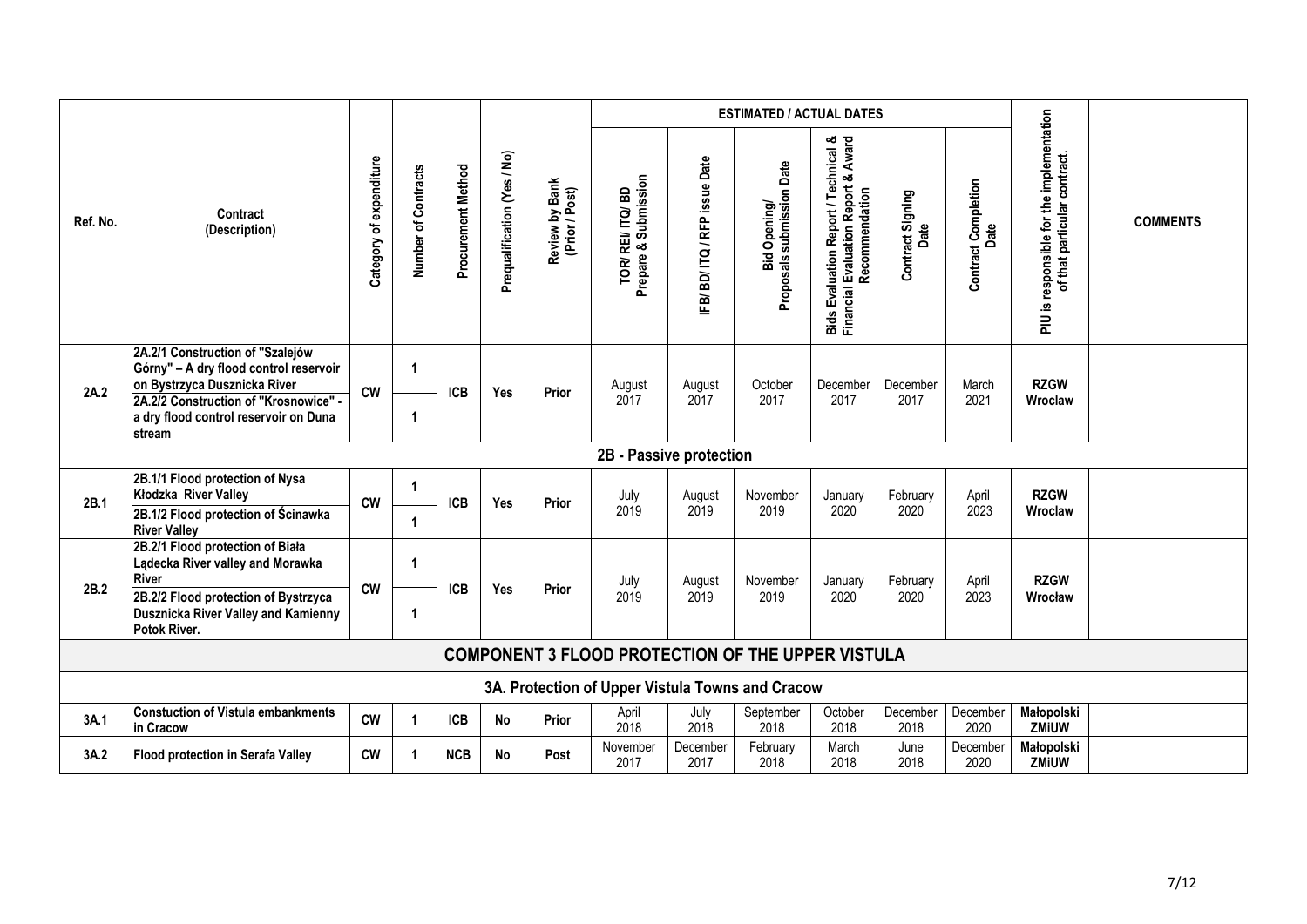|          |                                                    |                            |                     |                    |                             |                                  |                                             |                           | <b>ESTIMATED / ACTUAL DATES</b>           |                                                                                                               |                          |                                    |                                                                           |                                                                                                                                                                                                                                                                                                                                                                                                                                                                                                                               |
|----------|----------------------------------------------------|----------------------------|---------------------|--------------------|-----------------------------|----------------------------------|---------------------------------------------|---------------------------|-------------------------------------------|---------------------------------------------------------------------------------------------------------------|--------------------------|------------------------------------|---------------------------------------------------------------------------|-------------------------------------------------------------------------------------------------------------------------------------------------------------------------------------------------------------------------------------------------------------------------------------------------------------------------------------------------------------------------------------------------------------------------------------------------------------------------------------------------------------------------------|
| Ref. No. | Contract<br>(Description)                          | of expenditure<br>Category | Number of Contracts | Procurement Method | Prequalification (Yes / No) | Review by Bank<br>(Prior / Post) | TOR/ REI/ ITQ/ BD<br>Prepare & Submission   | IFB/BD/ITQ/RFP issue Date | Bid Opening/<br>Proposals submission Date | <b>Bids Evaluation Report / Technical &amp;<br/>Financial Evaluation Report &amp; Award</b><br>Recommendation | Contract Signing<br>Date | <b>Contract Completion</b><br>Date | PIU is responsible for the implementation<br>of that particular contract. | <b>COMMENTS</b>                                                                                                                                                                                                                                                                                                                                                                                                                                                                                                               |
|          |                                                    |                            |                     |                    |                             |                                  | 3B. Protection of Sandomierz and Tarnobrzeg |                           |                                           |                                                                                                               |                          |                                    |                                                                           |                                                                                                                                                                                                                                                                                                                                                                                                                                                                                                                               |
| 3B.1     | <b>Flood protection Sandomierz</b>                 | $\mathsf{cw}$              | $\overline{1}$      | <b>ICB</b>         | Yes                         | Prior                            | September<br>2016                           | November<br>2016          | April<br>2017                             | July<br>2017                                                                                                  | August<br>2017           | November<br>2020                   | Swieto-<br>krzyski<br>ZMiUW                                               | on going<br>JV:<br>Energopol Szczecin S.A.<br>MELBUD S.A.<br>Date of contract signing: August 8,<br>2017<br>Amount of signed contract:<br>176 507 973,37 PLN<br>(ca. Euro 42,43 M)                                                                                                                                                                                                                                                                                                                                            |
| 3B.2     | <b>Flood protection Tarnobrzeg</b>                 | <b>CW</b>                  | 1                   | <b>NCB</b>         | <b>No</b>                   | Post                             | August<br>2017                              | September<br>2017         | December<br>2017                          | January<br>2018                                                                                               | February<br>2018         | May<br>2020                        | Podkarpacki<br>ZMiUW                                                      |                                                                                                                                                                                                                                                                                                                                                                                                                                                                                                                               |
| 3B.3     | Flood protection Tarnobrzeg - stage 1<br>(Wisła 1) | <b>CW</b>                  | $\mathbf{1}$        | <b>NCB</b>         | <b>No</b>                   | Post                             | August<br>2016                              | September<br>2016         | November<br>2016                          | December<br>2016                                                                                              | December<br>2016         | December<br>2017                   | Podkarpacki<br><b>ZMiUW</b>                                               | on going<br>Consortium of:<br>1. Leader: Zakład Usług Wodno-<br>Melioracyjnych i Rekultywacji Sp.j.<br>Mieczysław Siemaszek i Antoni<br>Gancarz, ul. Portowa 14, 27-600<br>Sandomierz,<br>2. Partner: DABI SM Budny Spółka z<br>ograniczoną odpowiedzialnością Sp.k.,<br>ul. Włościańska 32, 43-518 Ligota,<br>3. Partner: Zakład Zadrzewień Zieleni i<br>Rekultywacji Sp. z o.o., ul. Fabryczna<br>8, 39-400 Tarnobrzeg<br>Date of contract signing: December 29,<br>2016<br>Amount of signed contract: 31 483<br>559,56 PLN |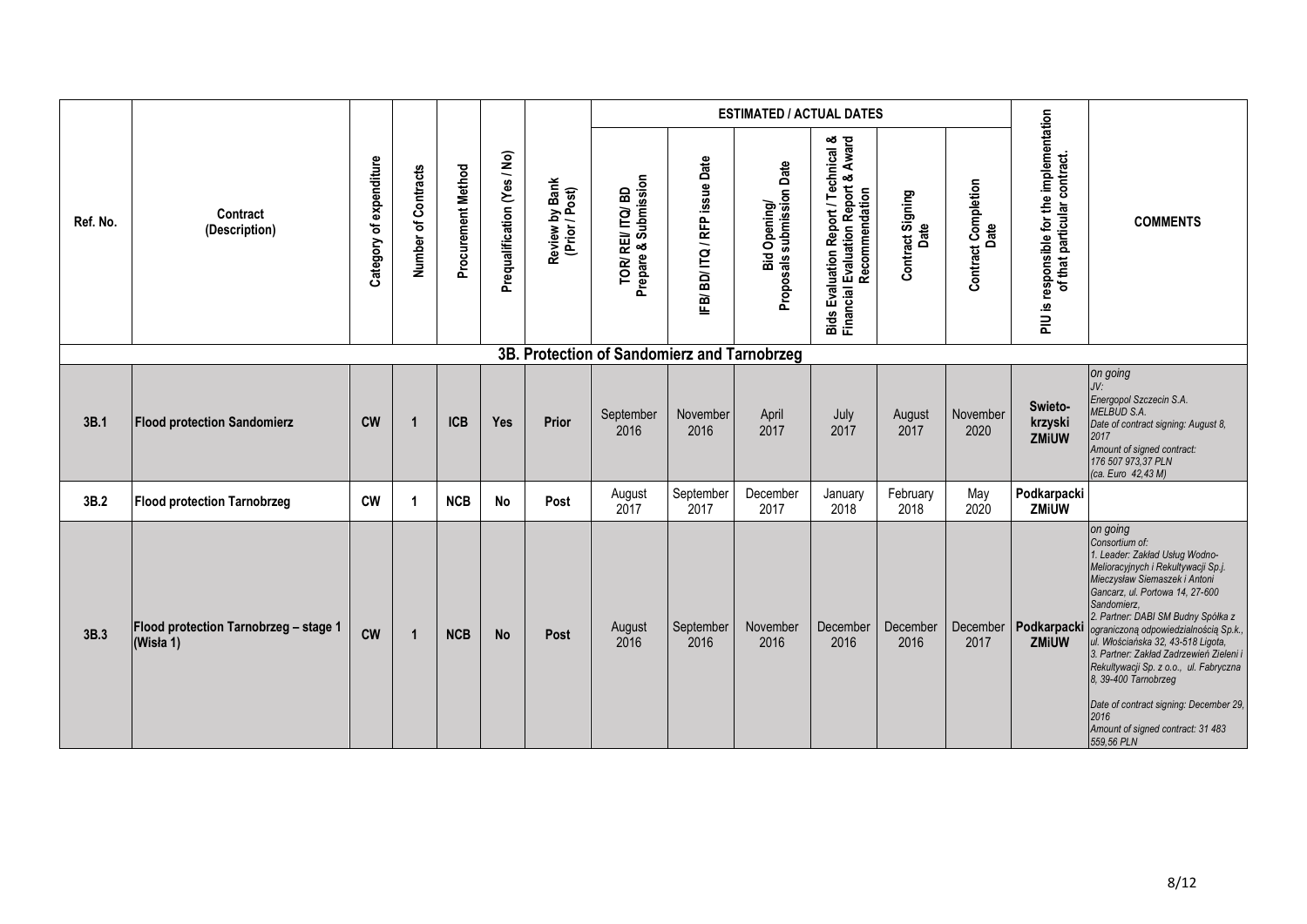|                           |                                                                                                   |                         |                     |                    |                             |                                  |                                                                         |                           | <b>ESTIMATED / ACTUAL DATES</b>                  |                                                                                               |                          |                                    |                                                                                 |                 |
|---------------------------|---------------------------------------------------------------------------------------------------|-------------------------|---------------------|--------------------|-----------------------------|----------------------------------|-------------------------------------------------------------------------|---------------------------|--------------------------------------------------|-----------------------------------------------------------------------------------------------|--------------------------|------------------------------------|---------------------------------------------------------------------------------|-----------------|
| Ref. No.                  | Contract<br>(Description)                                                                         | Category of expenditure | Number of Contracts | Procurement Method | Prequalification (Yes / No) | Review by Bank<br>(Prior / Post) | Submission<br>TOR/REI/ITQ/BD<br>Prepare & 9                             | IFB/BD/ITQ/RFP issue Date | Bid Opening/<br>als submission Date<br>Proposals | Bids Evaluation Report / Technical &<br>Financial Evaluation Report & Award<br>Recommendation | Contract Signing<br>Date | <b>Contract Completion</b><br>Date | responsible for the implementation<br>contract.<br>of that particular<br>si NId | <b>COMMENTS</b> |
|                           | 3C Passive and Active Protection in Raba Sub-basin                                                |                         |                     |                    |                             |                                  |                                                                         |                           |                                                  |                                                                                               |                          |                                    |                                                                                 |                 |
| 3C.1                      | Raba Programme. Dry Polders and<br>other Stractures - Phase I                                     | <b>CW</b>               |                     | <b>ICB</b>         | <b>Yes</b>                  | Prior                            | April<br>2019                                                           | June<br>2019              | August<br>2019                                   | August<br>2019                                                                                | September<br>2019        | December<br>2021                   | Małopolski<br><b>ZMiUW</b>                                                      |                 |
|                           |                                                                                                   |                         |                     |                    |                             |                                  | 3D Passive and Active Protection in San basin                           |                           |                                                  |                                                                                               |                          |                                    |                                                                                 |                 |
| 3D.1                      | San Programme. Passive and active<br>Protection in San, Wisłoka and<br>Dunajec Sub -basins        | <b>CW</b>               | 1                   | <b>NCB</b>         | <b>No</b>                   | Post                             | October<br>2017                                                         | November<br>2017          | February<br>2018                                 | March<br>2018                                                                                 | March<br>2018            | May<br>2019                        | Podkarpacki<br><b>ZMiUW</b>                                                     |                 |
|                           |                                                                                                   |                         |                     |                    |                             |                                  | <b>COMPONENT 4 INSTITUTIONAL STRENGHTENING AND ENHANCED FORECASTING</b> |                           |                                                  |                                                                                               |                          |                                    |                                                                                 |                 |
|                           |                                                                                                   |                         |                     |                    |                             |                                  | 4A Early warning systems for southern Poland                            |                           |                                                  |                                                                                               |                          |                                    |                                                                                 |                 |
| <b>Contracts IMGW-PIB</b> |                                                                                                   |                         |                     |                    |                             |                                  |                                                                         | To be completed           |                                                  |                                                                                               |                          |                                    | <b>IMGW-PIB</b>                                                                 |                 |
|                           |                                                                                                   |                         |                     |                    |                             |                                  | <b>4B Operational centers</b>                                           |                           |                                                  |                                                                                               |                          |                                    |                                                                                 |                 |
| 4B.1.                     | <b>OPERATIONAL CENTER -</b><br><b>WROCLAW and OPERATIONAL</b><br><b>KRAKOW</b><br><b>CENTER -</b> | G                       | 1                   | <b>ICB</b>         | No                          | Prior                            | June<br>2018                                                            | July<br>2018              | September<br>2018                                | October<br>2018                                                                               | November<br>2018         | December<br>2021                   | <b>RZGW</b><br>Wroclaw                                                          |                 |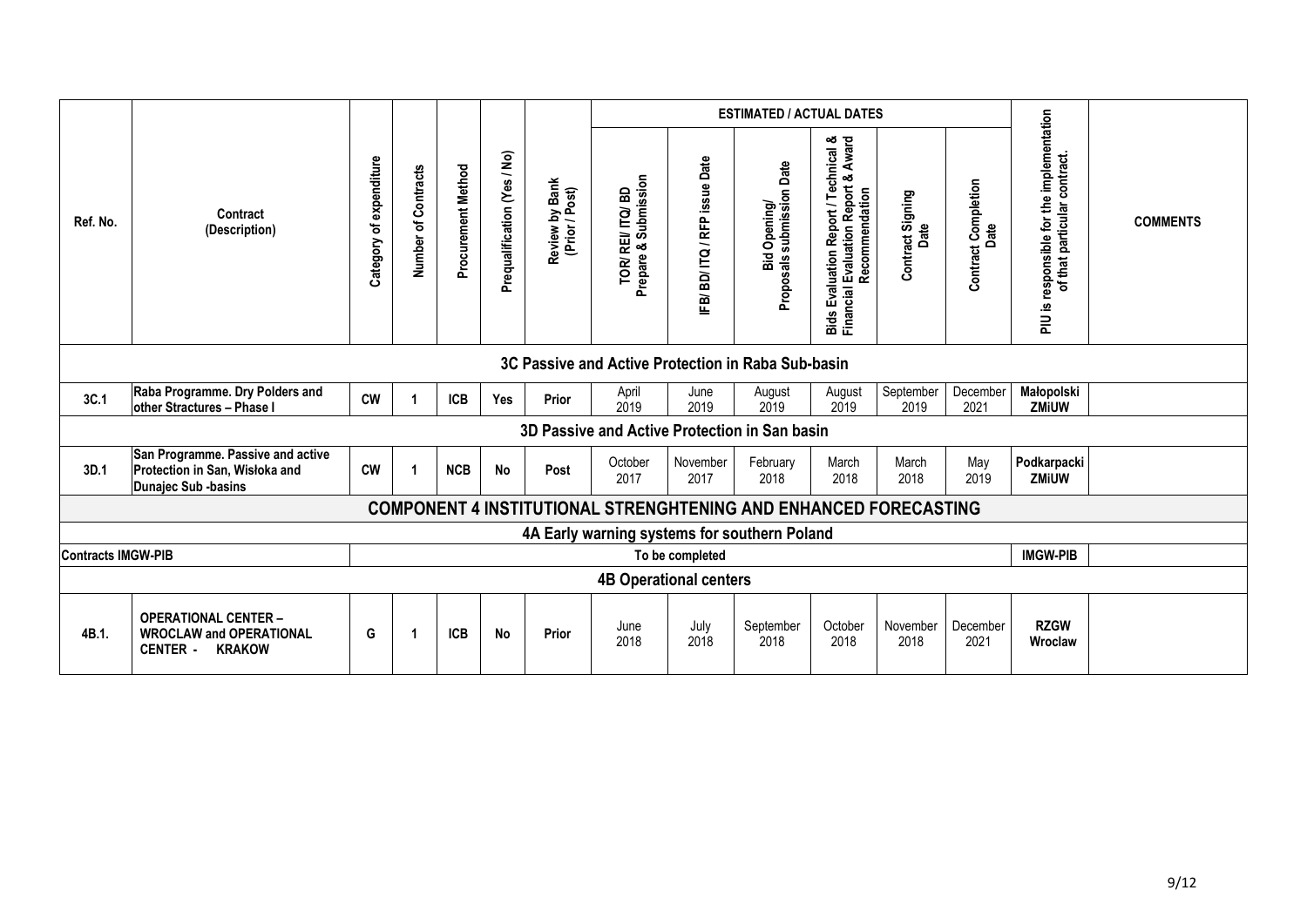|          |                                                                                                                                                                                                                                      |                         |                     |                    |                             |                                  |                                        |                           | <b>ESTIMATED / ACTUAL DATES</b>                   |                                                                                               |                                 |                                    |                                                                           |                                                                                                                                                                                                                                                                                                                                                                                                                                    |
|----------|--------------------------------------------------------------------------------------------------------------------------------------------------------------------------------------------------------------------------------------|-------------------------|---------------------|--------------------|-----------------------------|----------------------------------|----------------------------------------|---------------------------|---------------------------------------------------|-----------------------------------------------------------------------------------------------|---------------------------------|------------------------------------|---------------------------------------------------------------------------|------------------------------------------------------------------------------------------------------------------------------------------------------------------------------------------------------------------------------------------------------------------------------------------------------------------------------------------------------------------------------------------------------------------------------------|
| Ref. No. | Contract<br>(Description)                                                                                                                                                                                                            | Category of expenditure | Number of Contracts | Procurement Method | Prequalification (Yes / No) | Review by Bank<br>(Prior / Post) | TOR/REI/ITQ/BD<br>Prepare & Submission | IFB/BD/ITQ/RFP issue Date | Bid Opening/<br>Proposals submission Date         | Bids Evaluation Report / Technical &<br>Financial Evaluation Report & Award<br>Recommendation | <b>Contract Signing</b><br>Date | <b>Contract Completion</b><br>Date | PIU is responsible for the implementation<br>of that particular contract. | <b>COMMENTS</b>                                                                                                                                                                                                                                                                                                                                                                                                                    |
|          |                                                                                                                                                                                                                                      |                         |                     |                    |                             |                                  |                                        |                           | <b>COMPONENT 5 PROJECT MANAGEMENT AND STUDIES</b> |                                                                                               |                                 |                                    |                                                                           |                                                                                                                                                                                                                                                                                                                                                                                                                                    |
| 5.1      | PCU Monitoring and evaluation of<br>project impact Supervision of EMP,<br><b>RAP and Procurement</b>                                                                                                                                 | $\mathsf{cs}$           | 38                  | IC<br>/CQS         | No                          | <b>Prior/Post</b>                | March<br>2015                          | May<br>2015               | July<br>2015                                      | July<br>2015                                                                                  | August<br>2015                  | December<br>2022                   | <b>PCU</b><br>Wroclaw                                                     |                                                                                                                                                                                                                                                                                                                                                                                                                                    |
| 5.2      | <b>Design and Construction Supervision</b><br>for works, Project Management,<br><b>Technical Assistance and Training</b><br><b>Technical Support for the Project and</b><br><b>Strengthening of PIU's Institutional</b><br>Capacity. | CS                      | $\mathbf{3}$        | <b>QCBS</b>        | <b>No</b>                   | <b>Prior</b>                     | May<br>2016                            | June<br>2016              | November<br>2016                                  | May<br>2017                                                                                   | July<br>2017                    | July<br>2023                       | Małopolski<br>ZMiUW,<br><b>ZMiUW</b><br>Podkarpacki<br>ZMiUW              | On going<br>AECOM Polska Sp. z o.o.<br><b>ŚZMIUW:</b><br>Date of contract signing: July 19, 2017<br>Amount of signed contract:<br>Świętokrzysk 19 786 518,00 PLN<br><b>MZMIUW:</b><br>Date of contract signing: July 20, 2017<br>Amount of signed contract:<br>25 968 744,00 PLN<br><b>PZMIUW:</b><br>Date of contract signing: July 20, 2017<br>Amount of signed contract:<br>15 696 903,30 PLN                                   |
| 5.3      | <b>Design and Construction Supervision</b><br>for works, Project Management,<br><b>Technical Assistance and Training</b><br><b>Technical Support for the Project and</b><br><b>Strengthening of PIU's Institutional</b><br>Capacity. | <b>CS</b>               | $\overline{2}$      | <b>QCBS</b>        | <b>No</b>                   | Prior                            | August<br>2015                         | April<br>2016             | July<br>2016                                      | January<br>2017                                                                               | March<br>2017                   | August<br>2023                     | Zachodnio-<br>pomorski<br>ZMiUW,<br>Lubuski<br>ZMiUW                      | On going<br>JV of SWECO Consulting sp. z o.o. -<br>Leader of JV 35 Ziębicka street, 60-<br>164 Poznań, Poland<br>SWECO Nederland B.V. - Partner of<br>JV De Bilt, De Holle Bilt 22<br>Sweco Engineering Sp. z o.o. - Sub-<br>consultant of JV, 30 Wielicka street,<br>30-552 Krakow<br>Ekocentrum - Wrocławski Ośrodek<br>Usług Ekologicznych Sp. z o.o. - Sub-<br>consultant of JV<br>35/1 Budziszyńska street, 54-434<br>Wroclaw |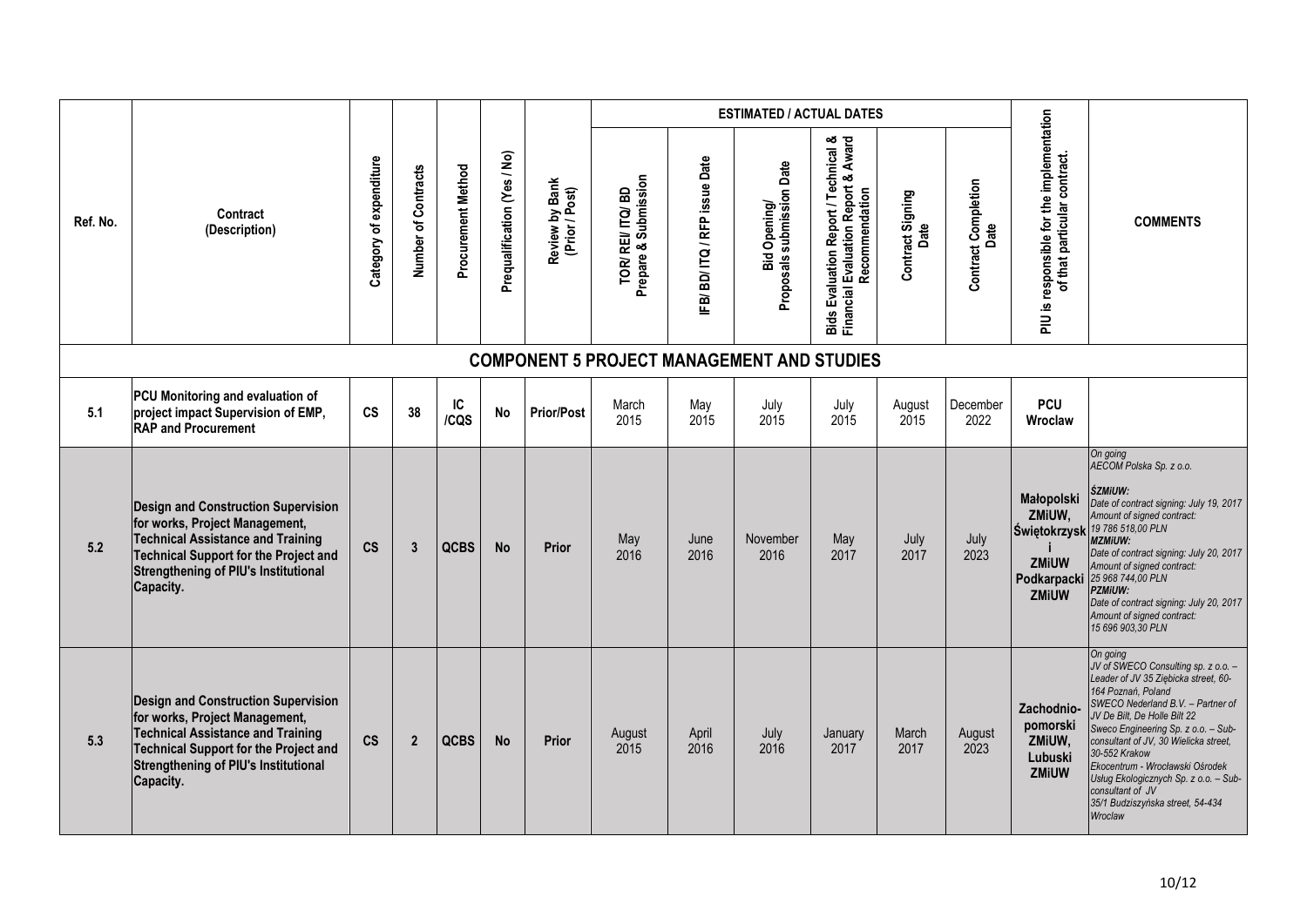|          |                                                                                                                                                                                                                               |                         |                     |                    |                             |                                  |                                        |                           | <b>ESTIMATED / ACTUAL DATES</b>           |                                                                                               |                          |                                    |                                                                           |                                                                                                                                                                                                                                                                                                                                                                                                                                                                                                                                                                                                                                                                                  |
|----------|-------------------------------------------------------------------------------------------------------------------------------------------------------------------------------------------------------------------------------|-------------------------|---------------------|--------------------|-----------------------------|----------------------------------|----------------------------------------|---------------------------|-------------------------------------------|-----------------------------------------------------------------------------------------------|--------------------------|------------------------------------|---------------------------------------------------------------------------|----------------------------------------------------------------------------------------------------------------------------------------------------------------------------------------------------------------------------------------------------------------------------------------------------------------------------------------------------------------------------------------------------------------------------------------------------------------------------------------------------------------------------------------------------------------------------------------------------------------------------------------------------------------------------------|
| Ref. No. | Contract<br>(Description)                                                                                                                                                                                                     | Category of expenditure | Number of Contracts | Procurement Method | Prequalification (Yes / No) | Review by Bank<br>(Prior / Post) | Prepare & Submission<br>TOR/REI/ITQ/BD | IFB/BD/ITQ/RFP issue Date | Bid Opening/<br>Proposals submission Date | Bids Evaluation Report / Technical &<br>Financial Evaluation Report & Award<br>Recommendation | Contract Signing<br>Date | <b>Contract Completion</b><br>Date | PIU is responsible for the implementation<br>of that particular contract. | <b>COMMENTS</b>                                                                                                                                                                                                                                                                                                                                                                                                                                                                                                                                                                                                                                                                  |
|          |                                                                                                                                                                                                                               |                         |                     |                    |                             |                                  |                                        |                           |                                           |                                                                                               |                          |                                    |                                                                           | <b>LZMIUW:</b> Date of contract signing:<br>20.03.2017<br>Amount of signed contract:<br>15.721.791,74 PLN<br><b>ZZMIUW:</b><br>Date of contract signing: 16.03.2017<br>Amount of signed contract:<br>13.658.557,14 PLN                                                                                                                                                                                                                                                                                                                                                                                                                                                           |
| 5.4      | <b>Design and Construction Supervision</b><br>for works, Project Management,<br><b>Technical Assistance and Training</b><br><b>Technical Support for the Project and</b><br>Strengthening of PIU's Institutional<br>Capacity. | $\mathsf{cs}$           | $\boldsymbol{2}$    | <b>QCBS</b>        | <b>No</b>                   | Prior                            | October<br>2015                        | April<br>2016             | June<br>2016                              | October<br>2016                                                                               | November<br>2016         | May<br>2023                        | <b>RZGW</b><br>Wrocław,<br><b>RZGW</b><br><b>Szczecin</b>                 | On going<br>JV of SWECO Consulting sp. z o.o. -<br>Leader of JV 35 Ziębicka street, 60-<br>164 Poznań, Poland<br>SWECO Nederland B.V. - Partner of<br>JV De Bilt, De Holle Bilt 22<br>Sweco Engineering Sp. z o.o. - Sub-<br>consultant of JV, 30 Wielicka street,<br>30-552 Krakow<br>Ekocentrum - Wrocławski Ośrodek<br>Usług Ekologicznych Sp. z o.o. - Sub-<br>consultant of JV<br>35/1 Budziszyńska street, 54-434<br>Wroclaw<br><b>RZGW Wroclaw: Date of contract</b><br>signing: November 9, 2016<br>Amount of signed contract: 87 529<br>752.00 PLN<br>RZGW Szczecin: Date of contract<br>signing: November 10, 2016<br>Amount of signed contract: 56 244<br>173, 10 PLN |
| 5.5      | <b>Technical Assistance and Training to</b><br><b>Support IMGW-PIB</b>                                                                                                                                                        | <b>CS</b>               | $\overline{1}$      | <b>QCBS</b>        | <b>No</b>                   | Prior                            | June<br>2017                           | September<br>2017         | November<br>2017                          | February<br>2018                                                                              | March<br>2018            | June<br>2023                       | <b>IMGW-PIB</b>                                                           |                                                                                                                                                                                                                                                                                                                                                                                                                                                                                                                                                                                                                                                                                  |